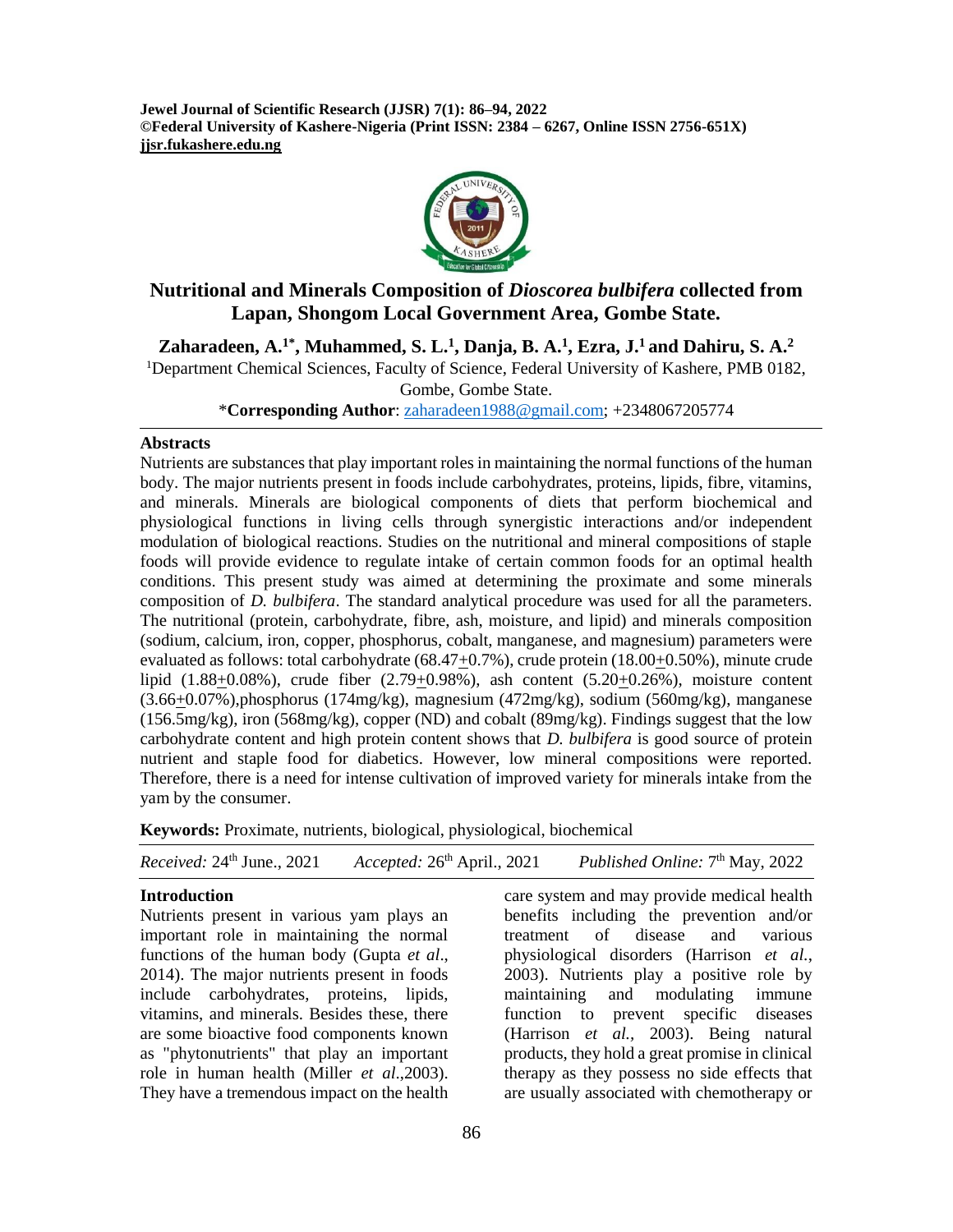radiotherapy (Gupta *et al.*, 2014). They are also comparatively cheap and thus significantly reduce health care costs. Phytonutrients are plant nutrients with specific biological activities that support human health. Some of the important bioactive phytonutrients include polyphenols, terpenoids, flavonoids, isoflavonoids, carotenoids, limonoids, glucosinolates, phytoestrogens, phytosterols, anthocyanins, ω-3 fatty acids, and probiotics(Harrison *et al.,*2003).

The macronutrients are carbohydrates, fat, fiber, protein, and water (Crapo *et al*., 2000). The micronutrients are minerals and vitamins. The macronutrients (excluding fiber and water) provide structural material (amino acids from which proteins are built, and lipids from which cell membranes and some signaling molecules are built), and energy (Harrison *et al.,* 2003). Some of the structural material can also be used to generate energy internally, and in either case, it is measured in Joules or kilocalories.

The major causes of illness and death appear to be chronic degenerative diseases, such as cancer, heart disease, arthritis, respiratory diseases, diabetes, hypertension, cognitive impairment, and various toxic states, which could be averted with proper nutrition and diet. Besides the good quality of water, a well-balanced diet of essential macronutrients and micronutrients is required to achieve optimal health conditions (Ewonwu *et al.,* 2002). In recent years, there has been a tremendous interest in the field of nutrition on the assessment of nutrients, vitamins, and mineral composition of staple foods considered to be economically, socially, and culturally important in many tropical and subtropical regions of the world. In these regions, yam is being investigated for its whole nutritional quality. It is traditionally known that yam tubers have the potential ability to provide one of the cheapest sources of dietary energy in the form of carbohydrates (Beherakk *et al.*, 2009). Yam (*Dioscorea* spp) is a climbing, vigorously twining herbaceous plant that coils swiftly around the stake. They are perennial through the root system but are

grown as annual crops (Udensi *et al.*, 2008). Yams are of great economic importance and nourishment to the people of Africa, the Caribbean, Asia and America who cultivate and consume them (HahnSk *et al.*, 2003). Large quantity consumption has been reported to provide the body not only with carbohydrates but also with vitamins and minerals (Scot *et al*., 2000). It is second to cassava in tropical root crops but first in higher vitamin C content (40-120 mg/g edible portion) and crude protein content (40- 140 g/kg dry matter) (Opera,2000). Yam belongs to a family of *Dioscorea* with over 600 species in which only few are cultivated for food and medicines (IITA,2000). The aim of this study was to determine the proximate and some minerals composition of *D. bulbifera*

## **Materials and Methods Sample collection**

Species of sprouted yam tuber called aerial yam (*D. bulbifera*) were collected from Lapan in Shongom Local Government, Gombe State of Nigeria for proximate and minerals analysis.

# **Sample preparation**

Tuber weighing 100 g was peeled, cut into small cubes. This sample was dried in an air convection oven at 60°C for 72 hours and kept at 20°C refrigerators. After drying, the sample was grounded to powder and stored in airtight bottles at room temperature before analysis. Proximate composition (moisture, ash, crude fat, crude protein, crude sugar, crude starch and crude fibre) and mineral content (calcium, phosphorous, Manganese, Magnesium, Cobalt, Copper, Sodium and Iron) were determined at Chemistry laboratory of the Federal University of Kashere, Gombe State.

## **Ash Determination**

Two grams (2g) of the sample was incinerated in a furnace at about 550°C for 2hrs (AOAC, 2005).

## **Moisture Determination**

Five grams (5g) of each fresh sample was weighed in a previously dried glass box. The sample was dried in a thermostatically controlled oven at 105°C for 24 hours. The dried sample in a glass box was placed in a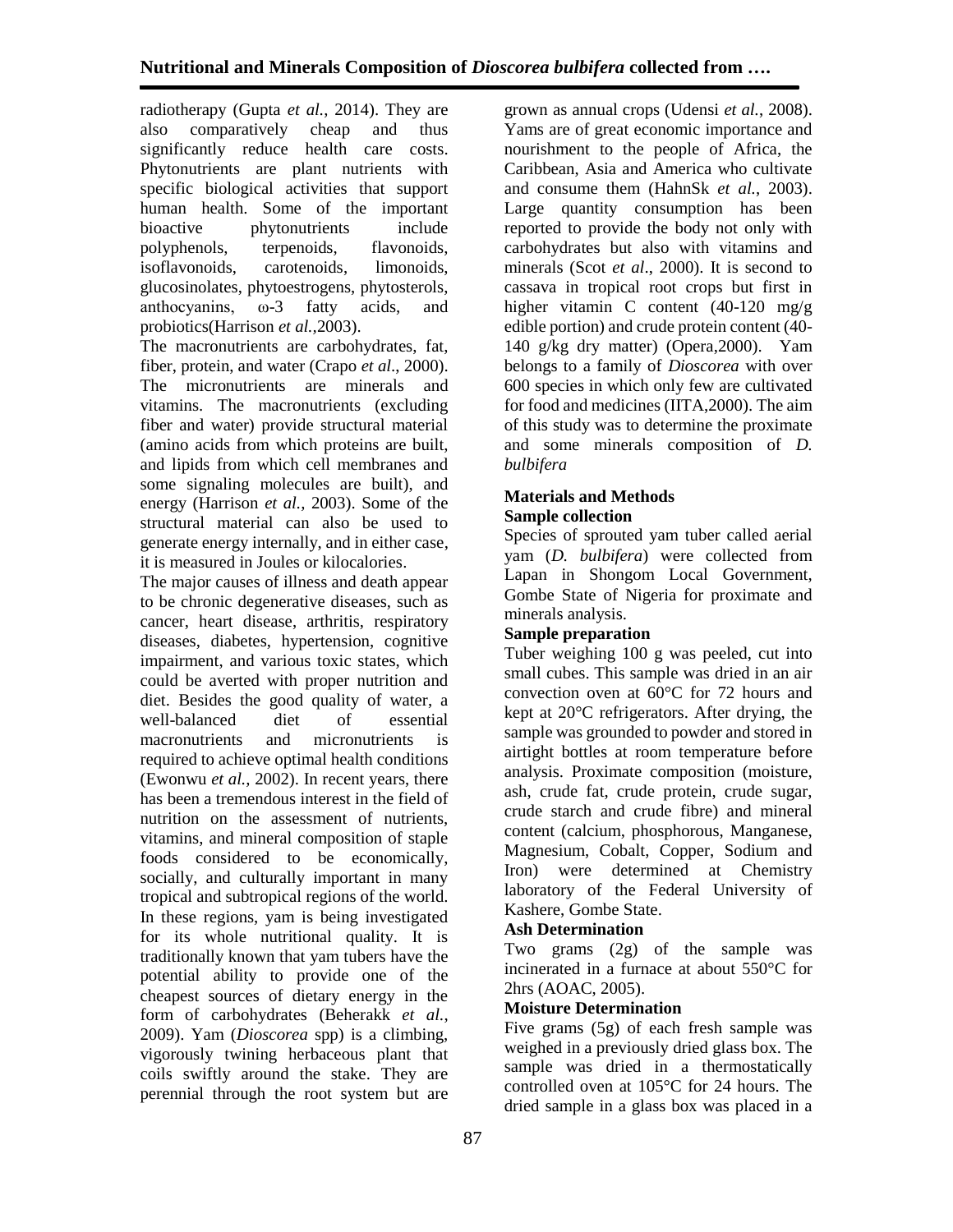desiccator to cool and their weights were recorded. The moisture content was calculated and expressed as a percentage of the initial weight of the Sample as indicated below:

Where W1 means the weight of glass box and fresh sample, W2 means the weight of dry sample and glass box, SW means sample weight consisting of fresh sample weight plus glass weight (AOAC,2005).

### **Protein Determination**

In the present study, nitrogen content was estimated by Kjeldahl analysis, and crude protein content was calculated by multiplying the nitrogen content by a factor of 6.25 (AOAC,2005).

#### **Fibre Determination**

Crude fiber content was determined by the Weende scheme. The dried sample was boiled for 30 minutes in dilute sulphuric acid and filtered. This residue was again boiled in sodium hydroxide. The insoluble residue consisted of crude fiber and ash. This residue was burned and the weight difference was taken as crude fiber (AOAC, 2005).

### **Crude Lipid Determination**

Fat content in food sample was determined by the soxhlet (Diethyl ether) method. The dried sample was extracted with ether. This ether extract gave crude fat.

#### **Minerals determination**

The number of elements in yam sample was determined by atomic absorption

spectrometry (AAS) Buck scientific 205 and flame photometer. In this method, the organic material was removed by dry ashing and the residue was dissolved in an aquaregia acids and heated and until a clear solution is formed. The solution was sprayed in to the AAS. The absorption of the metal was analyzed and measured at a specific wave length.

### **Carbohydrate Contents Determination**

Carbohydrate is simply determined by this method

 $CHO = 100-(%P + %F + %L + %Ash + %H)$ moisture).

% P = Protein, % F = fiber, % L = lipid, by (Bekele *et al.*, 2017).

### **Statistical Analysis**:

All values were presented as Mean±standard deviation of the three replicates by using SPSS version 23. (*P< 0.05*) was considered as the level of significance.

### **Results and Discussion**

The proximate composition of *Dioscorea bulbifera* is shown in Table 1. The result shows a high amount of carbohydrates than protein, moisture and ash content at the same amount then lipid and lastly followed by fiber.

| S/No | <b>Parameters</b>         | Composition $(\% )$ |
|------|---------------------------|---------------------|
|      | <b>Total Carbohydrate</b> | $68.47 \pm 0.74$    |
| 2    | Crude Protein             | $18.00 \pm 0.30$    |
| 3    | Crude Fiber               | $1.88 \pm 0.08$     |
| 4    | Crude lipid               | $2.79 \pm 0.98$     |
| 5    | Moisture contents         | $3.66 \pm 0.07$     |
|      | Ash content               | $3.66 \pm 0.07$     |

**Table 1. Proximate composition of** *Dioscorea bulbifera*

The values are expressed as Mean + Standard deviation of the three replicates.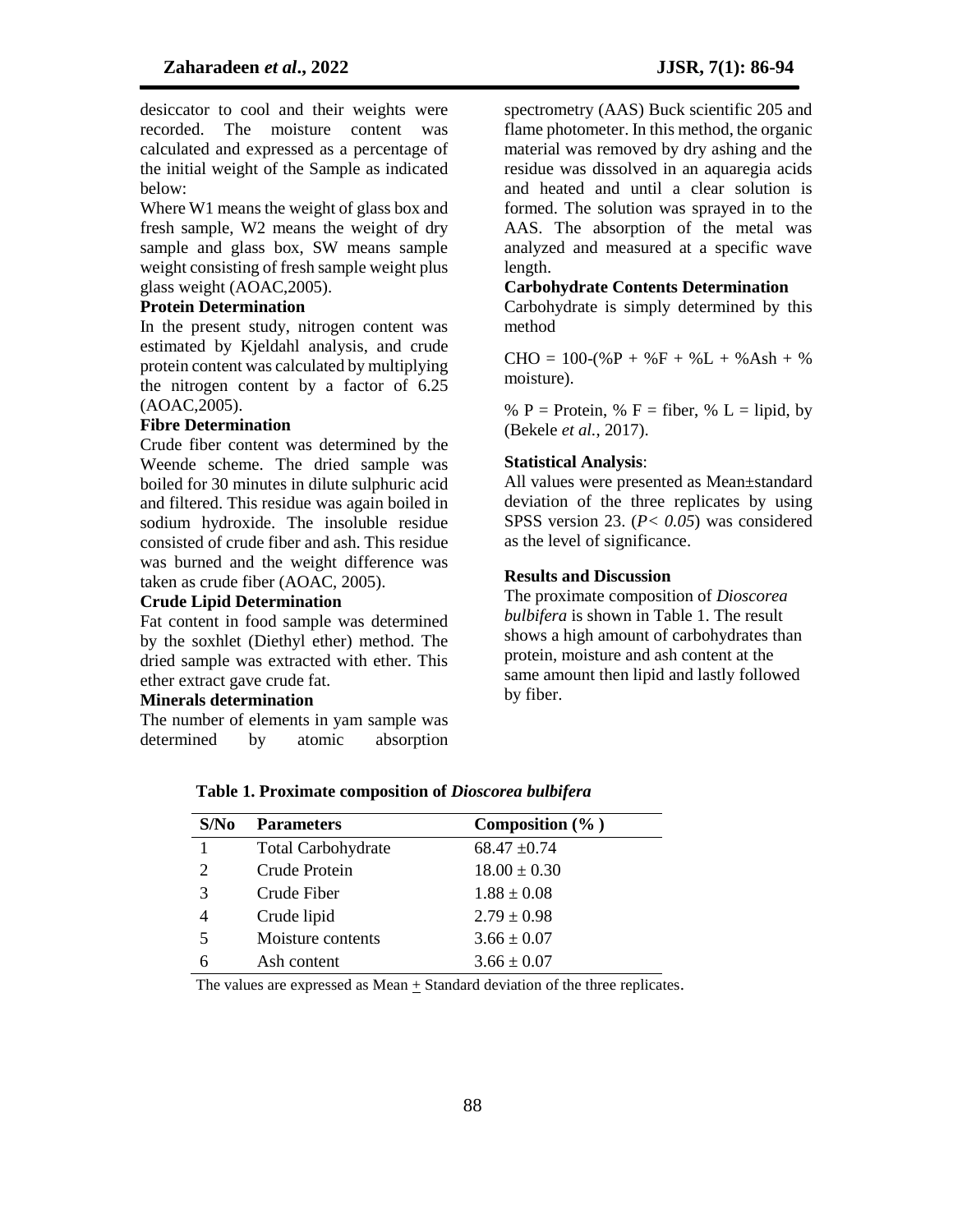| S/No | <b>Parameters</b> | <b>Concentration</b> (Mg/Kg) |
|------|-------------------|------------------------------|
|      | Mg                | $2.72 \pm 0.02$              |
| 2    | Mn                | $5.68 \pm 0.00$              |
| 3    | Cu                | ND                           |
| 4    | Co                | $8.90 \pm 0.01$              |
| 5    | P                 | $1.74 \pm 0.02$              |
| 6    | N <sub>a</sub>    | $10.00 \pm 0.02$             |
|      | Ca                | $60.50 \pm 0.01$             |
| 8    | Fe                | $5.68 \pm 0.00$              |

The values are expressed as Mean +Standard deviation of the three replicates. **N.D** means not detectable.

The nutritional quality and mineral composition of primary agricultural and cultural foods in developing countries is a major health problem that has manifested as diet-associated disorders among the African population. Food and nutrition are known important modifiers of disease initiation and development. The major causes of illness and death appear to be chronic degenerative diseases, such as cancer, heart disease, arthritis, respiratory diseases, diabetes, hypertension, cognitive impairment and various toxic states, which could be averted with proper nutrition and diet. Besides good quality of water, a well-balanced diet of essential macronutrients and micronutrients is required to achieve optimal health condition (Ewonwu *et al.*, 2002). The carbohydrates, fats, fiber and proteins, provide structural material (amino acids from which proteins are built, and lipids from which cell membranes and some signaling molecules are built), and energy. Some of the structural material can also be used to generate energy internally, and in either case, it is measured in Joules or kilocalories (often called V "Calories" and written with a capital 'C' to distinguish them from little 'c' calories). Carbohydrates and proteins provide 17 kJ approximately (4 kcal) of energy per gram, while fats provide 37 kJ (9 kcal) per gram, though the net energy from either depends on such factors as absorption and digestive effort, which vary substantially from instance to instance (Miller *et al*., 2003).

Fibers do not provide energy but are required for other reasons (Harrison *et al.,* 2003). A

third class of dietary material, fiber (i.e., nondigestible material such as cellulose), seems also to be required, for both mechanical and biochemical reasons. For mechanical reasons, fiber can help in alleviating both constipation and diarrhea (Summer *et al.,* 2002). Fiber provides bulk to the intestinal contents, and insoluble fiber especially stimulates peristalsis – the rhythmic muscular contractions of the intestines which move digester along the digestive tract (Summer *et al*., 2002). Some soluble fibers produce a solution of high viscosity; this is essentially a gel, which slows the movement of food through the intestines. Additionally, fiber, perhaps especially that from whole grains, may help lessen insulin spikes and reduce the risk of type 2 diabetes (Chandalia *et al*., 2000). For all age groups, males need to consume higher amounts of carbohydrates, protein, fiber and lipid than females. In general, intakes increase with age until the second or third decade of life (Crapo *et al*., 2000).

Molecules of carbohydrates and fats consist of carbon, hydrogen, and oxygen atoms. Carbohydrates range from simple monosaccharides to complex polysaccharides (starch). Fats are triglycerides, made of assorted fatty acid monomers bound to a glycerol backbone. Some fatty acids, but not all, are essential in the diet; they cannot be synthesized in the body. Protein molecules contain nitrogen atoms in addition to carbon, oxygen, and hydrogen which is responsible for the repair of wound-out tissues (Zhang *et al.*, 2010).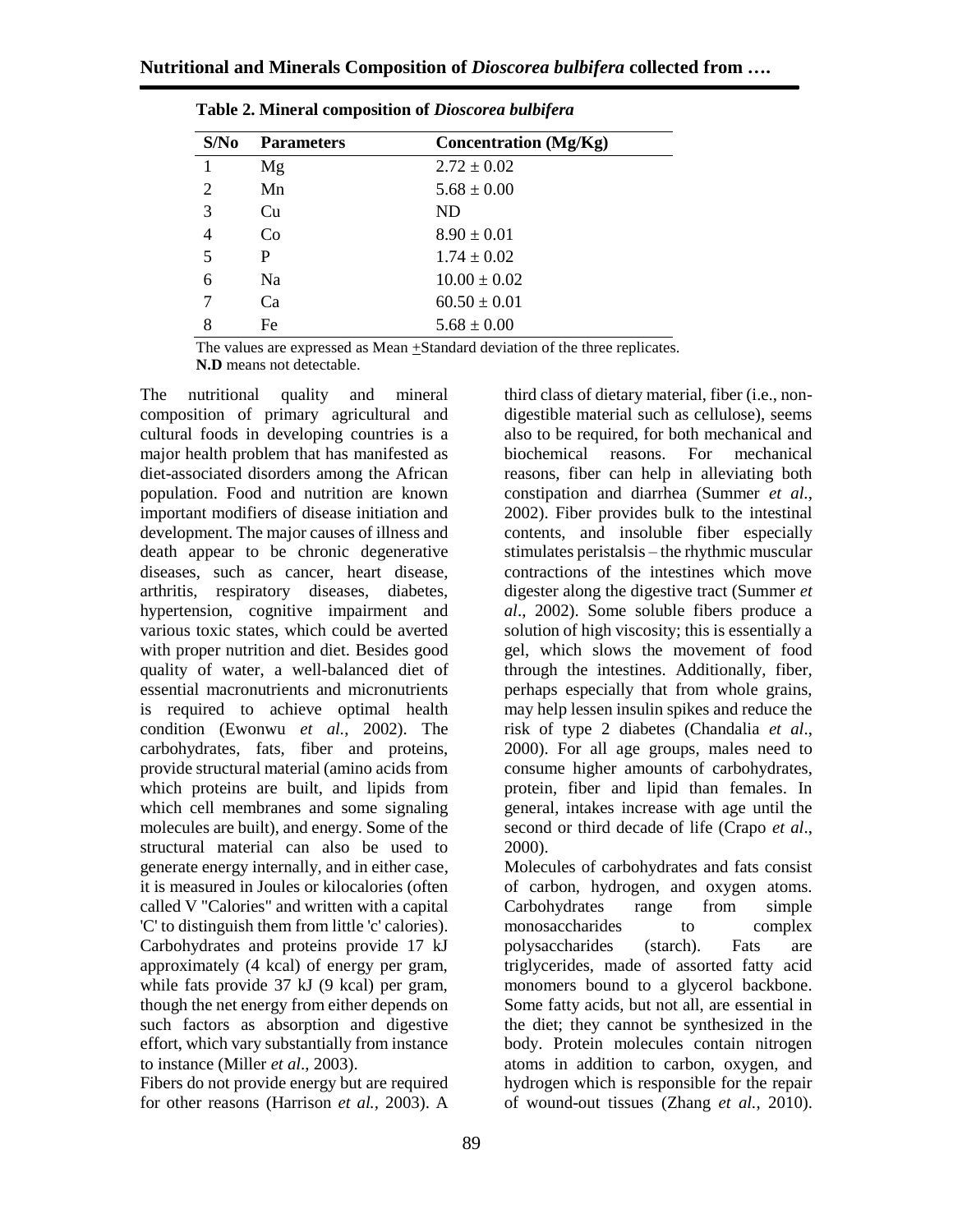The fundamental components of protein are nitrogen-containing amino acids, some of which are essential in the sense that humans cannot make them internally. Some of the amino acids are convertible (with the expenditure of energy) to glucose and can be used for energy production just as ordinary glucose (Miller *et al.*, 2003). By breaking down existing protein, some glucose can be produced internally; the remaining amino acids are discarded, primarily as urea in urine. This occurs naturally when atrophy takes place, or during periods of starvation (Crapo *et al*., 2000). Many studies have shown that consumption of unsaturated fats, particularly monounsaturated fats, is associated with better health in humans (Franz *et al*., 2002). Saturated fats, typically from animal sources, are next in order of preference, while Trans fats are associated with a variety of diseases and should be avoided (Franz *et al*., 2002). Saturated and some Trans fats are typically solid at room temperature (such as butter or lard), while unsaturated fats are typically liquids (such as olive oil or flaxseed oil) (Summer *et al.,*  2002).

In the present study, it was observed that there is high amount of total carbohydrate (68.47+0.7%) than crude protein (18.00+0.50%), minute crude lipid (1.88+0.08%), crude fiber (2.79+0.98%), ash content (5.20+0.26%), and moisture content  $(3.66+0.07\%)$ .

The result revealed that the moisture content which is  $3.66 + 0.07\%$  is lower than those of some common yam species such as *D. alata* 9.50%, *D. rotundata* 8.08%, and *D. bulbifera* 4.80% (Bekele *et al*. 2017). This plant has a low moisture content  $(3.66 + 0.03%)$  below the value of 15%. Hassan *et al., (*2005), report that plants with moisture content up to and above these values favoured microbial activities during storage. Therefore, the low moisture content of the sample is the measure of stability and susceptibility of microbial contamination (Osagie, 1992).

The ash content of the sample is a measure of its mineral content. The ash content of the sample was found to be  $5.20 + 0.26\%$ . The value obtained is higher compared to the

4.41% reported in *D. bulbifera* (Bakele *et al.*, 2017) and in *D. alata* 4.29% (Bekele *et al.*, 2017), but lower than 5.8% in *D. abysssinica* (Ravindran *et al.,* 2000). A plant material intended for feed formulation should have ash content not more than 2.5% reported by Hassan *et al., (*2005). *D. bulbifera* should not be recommended for animal feed formulation because it has  $5.20 + 0.26\%$  ash content which is more than 2.5%.

The crude protein content of the sample which is  $18.00 + 0.50\%$  is high compared to 5.70% in *D.alata* (Bekele *et al.*, 2017), 5.43% in *D. rotundata* (Udensi *et al.*, 2017) and 10.50% in *D. bulbifera* (Senfal *et al*., 2013), but lower compared to 24.85% in sweet potato (Orjinnaka *et al*., 2017). The body uses protein to build and repaired all of its tissues. This suggests a higher nutritional potential for *D. bulbifera* at least in terms of protein content. The intake of staple food with lower protein contain may lead to several impaired biological processes in the body. The recommended protein dietary allowance (RDA) for children, adult males, adult females and pregnant women are 28, 63, 50, 60g of protein daily, reported by(Zhang *et al.*, 2010). This shows that *D. bulbifera* should be provided in large quantity in order to provide this nutrient to the consumer. The values obtained vary slightly with other related literature work (Orjinnaka *et al*., 2017) which could be due to differences in soil and climatic factors.

Crude lipid which is higher than 1.20 in *D. alata*, 0.63 in *D. rotundata* (Bekele *et al.*,2017) but almost similar to 2.00% in *D*. *bulbifera* (Bekele *et al*., 2017), this shows that the differences in results is due to the climatic factors and the soil fertility. Crude lipid is the principal source of energy but should not exceed the daily recommended dose of 30kcal so as to avoid obesity and other related diseases. One gram of lipid provides about 8.37kcal which indicates that 100g 0f *D. bulbifera* should provide 41.85kcal (Ravindran *et al.,* 2000).

The crude fiber content of 2.78+0.78% is lower compared to 4.25% in *D. alata* (Bekele *et al.*, 2017) and higher than 1.20% in *D*. *rotundata* (Bekele *et al.*, 2017). But 2.82  $+$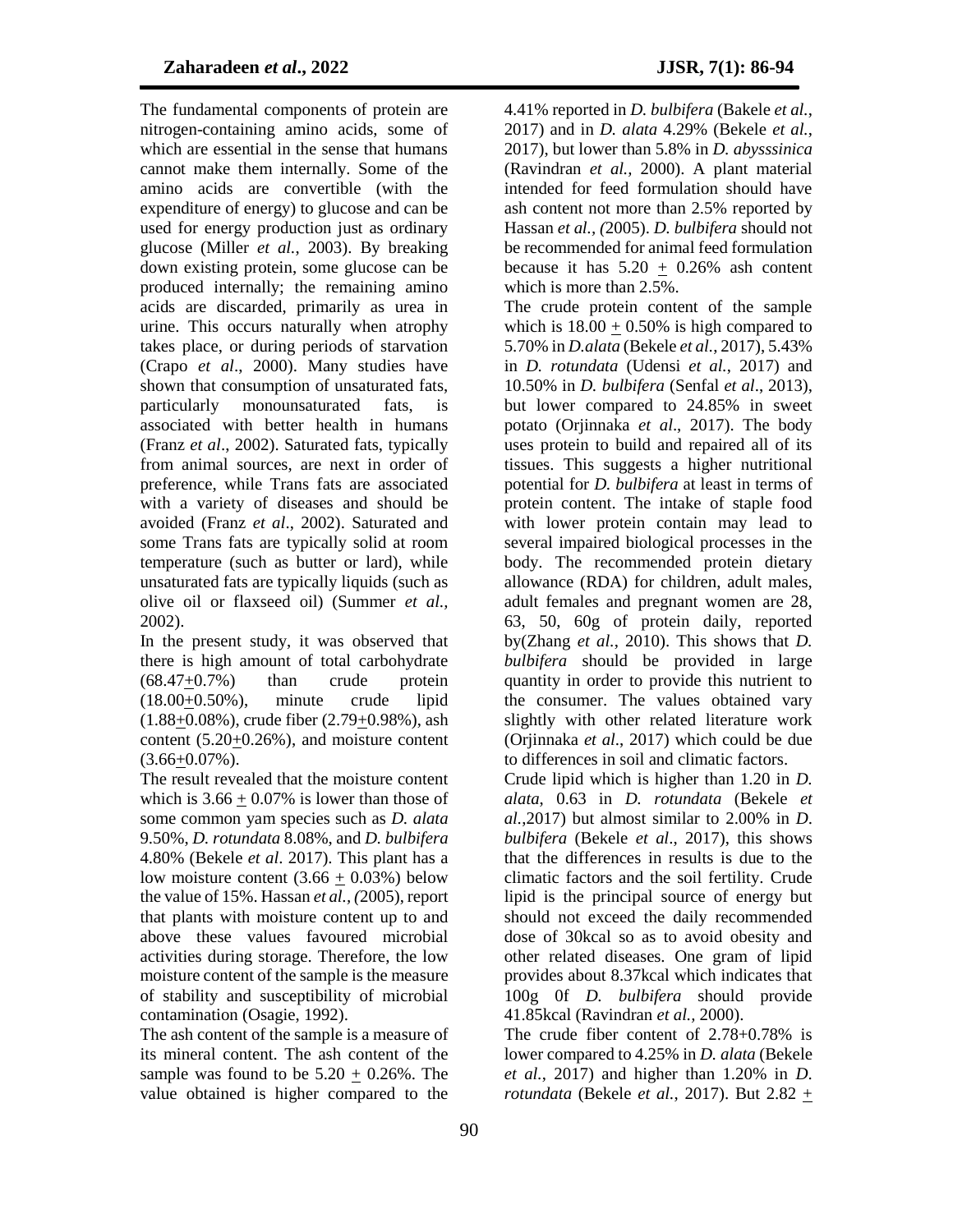0.82 in *D. bulbifera* reported by Bekele *et al.* (2017) is almost similar to the result obtained in this research which is  $(2.79 + 0.98)$ . The dietary fiber helps to reduce serum cholesterol level, risks of coronary heart diseases, colon and breast cancer and hypertension (Orjinnaka *et al.,* 2017). The recommended daily allowance (RDA) for fiber is 18-35g for adult human beings.

The carbohydrate content of  $68.47 + 0.74\%$ for *D. bulbifera* is considered high compared to 60.52% of *D*. *vilgaris* (Baah *et al*., 2009). But reportedly lower than the value of 82.50% in *D. bulbifera* (Udensi *et al.,*2000). Carbohydrates and lipids are the principal sources of energy, since carbohydrate content is the most abundant in the yam, this shows that the yam can serve as a good source of energy to the body. *D. bulbifera* can also be recommended for diabetics patients.

Minerals are biological components of diets that perform biochemical and physiological functions in living cells through synergistic interactions and/or independent modulation of biological reactions. The low mineral levels indicate that this specie may not be an important source of minerals to the consumers. This may be due to the species and the prevailing environmental factors. Considering the specialized functions of minerals in the human body, which include maintenance of acid-base balance, neurotransmission, cofactors of enzymes, bone and blood formation, and energy transduction among others, there is need for improved varieties of *D. bulbifera* for cultivation. Food is considered "good" if Ca/P ratio is above one and "poor" if the ratio is less than 0.5, while the Ca/P ratio above two helps to increase the absorption of calcium in the intestine. Billions of people in developing countries suffer from micronutrient malnutrition, also known as "hidden hunger," which is caused by lack of sufficient micronutrients in the diet. These include vitamins and minerals such as Vitamin A, zinc, and iron. Diets deficient in micronutrients are characterized by high intakes of staple food crops (such as maize, wheat and rice), but low consumption of foods rich in bioavailable micronutrients

such as fruits, vegetables, and animal and fish products. Mineral deficiency, in particular, is a major health issue especially deficiencies of micronutrients which can lead to several health consequences.

### **Conclusion**

The results indicate that the protein and fiber contents of *D. bulbifera* species estimated in this study were high. The low carbohydrate content assumed the yam species as low glycemic index food. It was concluded that the yam species are good sources of protein nutrients and suitable staple food for diabetics. However, low mineral compositions were reported. Therefore, there is a need for intense cultivation of improved specie for improved mineral intake from the yam by consumers. *D. bulbifera* has been relegated to the background as a result of traditional bias which fails to recognize the unique quality characteristics of the tuber and the agronomic flexibility of the species. *D. bulbifera* has a high yield, high multiplication ratio, and better tuber storability than the preferred indigenous yam tuber. It has been shown from this study that *D. bulbifera* possesses diverse and unique quality characteristics worth exploiting especially in the food industry. These characteristics of *D. bulbifera* coupled with the flexibility in production give it an advantage for sustainable cultivation especially when yam production seems to be on the decline as a result of the high cost of production, low yields, and post-harvest losses among others. Many opportunities and challenges abound to explore the promotion of *D. bulbifera,* especially during this period when prices of other common staples such as cereals are escalating. We need to eat what is locally available and can afford. Products diversification seems to be an obvious option for a better impact. More research is therefore needed to improve the species for specific promising products as well as improve the technological processing systems at all levels.

## **References**

ABS (2006). WHO: Summary of Results (4326.0).5. Australian Bureau of Statistics, Canberra.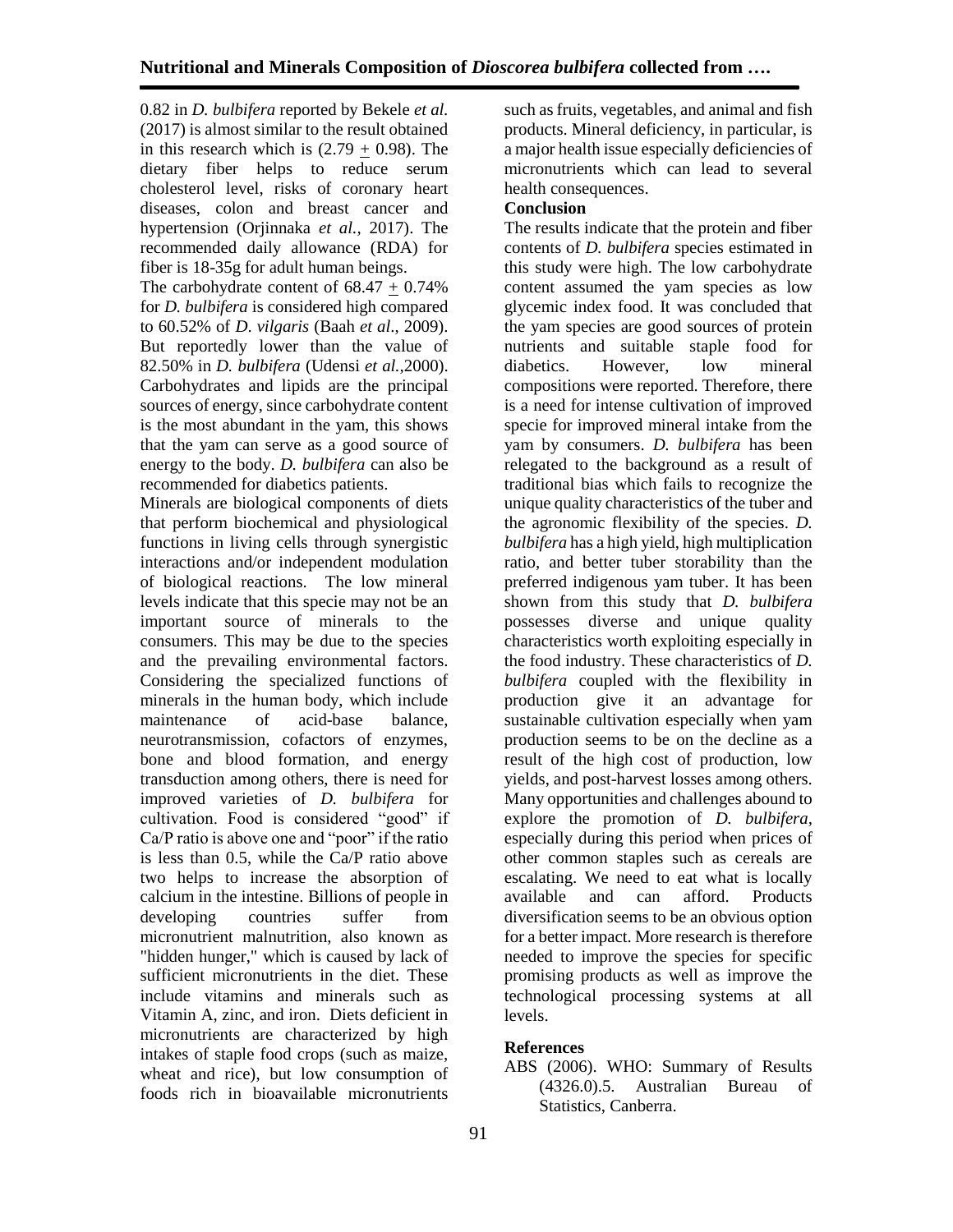- Alinnor, J. I. and Akalezi, C. O. (2010). Proximate and mineral composition of *Dioscorea rotundata* (white yam) and *Colocasia esculenta* (white cocoyam). *Pakistan Journal of Nutrition*. 9(10): 998-1001.
- AOAC (2005). *Official methods of analysis* (18th edn). Association of Official Analytical Chemists, Washington DC.
- Baah, F. D., Maziya-Dixon, B., Ashiedu, R., Oduro, I. and Ellis, W. O. (2009). Nutritional and biochemical composition of *Dioscorea alata* (*Dioscorea* spp) tubers. *Journal of Food, Agriculture and Environment,*7(2): 373-378.
- Behera, K. K., Maharana, T., Sahoo, S. and Prusti A. (2009). Biochemical quantification of protein, fat, starch, crude fiber, ash and dry matter content in different collection of greater yam (*Dioscorea alata* L) found in Orissa. *Nature and Science*, 7: 24-32.
- Bhandari, M. R., Kasai, T. and Kawabata, J. (2003). Nutritional evaluation of wild yam (*Dioscorea* spp.) tubers of Nepal. *Food Chemistry,* 82(4): 619-623.
- Chandalia, S., Simmons, G.,Swinburn, B. and Stewart, J. (2000). Seeling'Changing risk factors for noncommunicable disease in New Zealand working men. Is workplace intervention effective?'*New Zealand Medical Journal,* 114: 175-178.
- Cook, T., Rutishauser, I. and Seelig, M. (2001). Comparable Data on Food and Nutrient Intake and Physical Measurements from 1983, 1985 and 1995 Surveys. *Australian Food and Nutrition.*76(4): 4-16
- Crapo, T. M., Goldstein, M. and Franko, D. L. (2000). A collaborative approach to nutrition education for college students.*Journal of American College Health,* 53: 79-84.
- Dilworth, L. L., Omonuyi, F. O. and Asemota, H. N. (2007). In vitro availability of some essential minerals in commonly eaten processed and unprocessed Caribean tuber crops. *Biometals*, 20: 37-42.
- Engbers, L. H., Van Poppel, M. N., Paw, M. C. & Van Mechelen, W. (2006). 'The effects of a controlled worksite environmental intervention on determinants of dietary behavior and self-reported fruit, vegetable and fat intake', *BMC Public Health,* 6: 253-261
- Engbers, L.H., Van Poppel, M., Paw, M. and Van Mechelen, W. (2005). Worksite Health Promotion Programs with Environmental Changes: A systematic review, *American Journal of Preventive Medicine,* 29(1): 61-70.
- Enwonwu, C. O., Philips, R. S. and Falkler, W. A. (2002). Nutrition and oral infectious diseases: State of the Science. *Compend. Contin. Educ. Dent.* 23:431- 448.
- Ezeocha, V. C. and Ojimelukwe, P. C. (2012). The impact of cooking on the proximate composition and antinutritional factors of water yam (*Dioscorea alata*). *Journal of Stored Products and Postharvest Research*, 3(13): 172-176.
- Franz, S. and Mathai, D. (2002). Getting young men to eat more fruit and vegetables: A qualitative investigation', *Health Promotion Journal of Australia,*  19(3): 216-221.
- Gibney, M., Lanham-New, S., Cassidy, A. and Vorster, H. (2009). *Introduction to Human Nutrition,* 2ndEd, Wiley-Blackwell, San Francisco. 430 pp
- Gupta, W.H., Robinson, M., Ambrosini, G.L., O'Sullivan, T.A., de Klerk, N.H. and Beilin, L.J. (2014). The association between dietary patterns and mental health in early adolescence', *Preventive Medicine.*49: 39-44.
- Hahn, S. K., Osiru, D. S. O., Akoroda, M. O. andOtoo J. A. (1987). Yam production and its future prospects. *Outlook on Agriculture*. 16(3): 105-110.
- Scot, G. J., Rosegrant, M. and Ringler, C. (2000). Roots and tubers for 21st century: Trends, projections and policy options. Food and agriculture and environment discussion. International Food Policy Research Institute (IFPRI)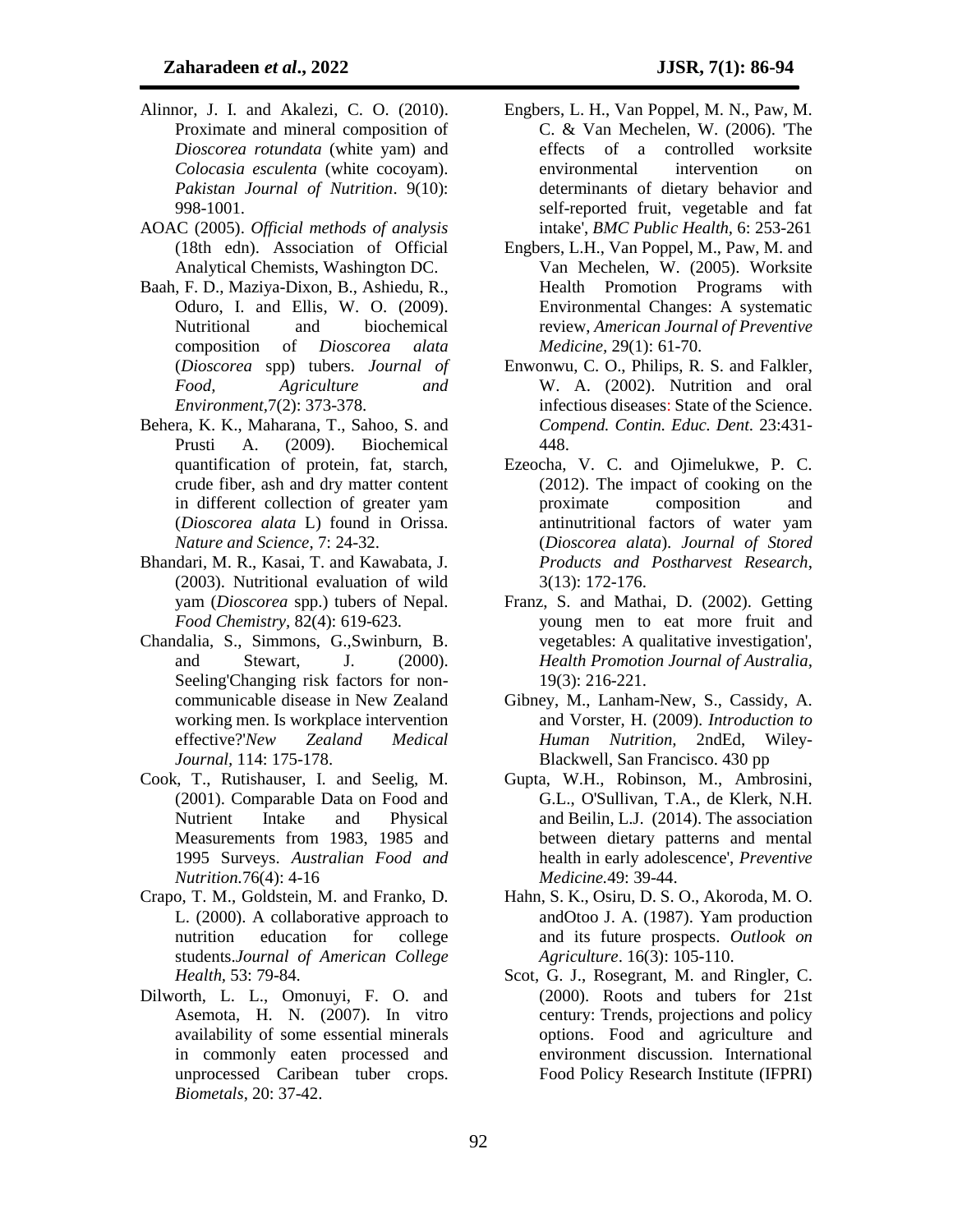and International Potato Centre (CIP), Washington DC, USA.

- Opera, L. U. (1999). *Yam storage.* In: Bakker- Arkema FW (ed), CIGR Handbook of Agricultural Engineering Agro Processing. The American Society of Agricultural Engineers, St Joseph, MI, USA.;41: 82-214.
- Hassan,Ravi, V., Ked, J. and Balagopalan, C. (2005). Review on Tropical Root and Tuber. In: Critical Reviews. *Food Science and Nutrition* 36(7): 360-730.
- Hung, H.-C., Joshipura, K.J., Jiang, R., Hu, F.B., Hunter, D., Smith-Warner, S.A. (2004). 'Fruit and vegetable intake and risk of major chronic disease', *Journal of the National Cancer Institute,* 96(21): 1577-1584.
- Hyman, J.F., McKenzie, T.L., Conway, T.L., Elder, J.P. and Prochaska, J.J. (2013). Environmental interventions for eating and physical activity: A randomized controlled trial mid. 39(6):113-120.
- IITA, (2006). Yam research review. International Institute of Tropical Agriculture, Ibadan, Nigeria.
- Lisa, H. and Darwin, D. (2005). *Nutrition for life*, DK Publishing Inc. University of Cambridge London
- Liu, R. H. (2003). Health benefits of fruit and vegetables are from, *Public Health Nutrition,* 113(4): 249-258.
- Lytle, L.A., Himes, J.H., Feldman, H., Zive, M., Dwyer, J., Hoelscher, D. (2002). 'Nutrient intake over time in a multiethnic sample of youth', *Public Health Nutrition,* 5(2): 319-328.
- Mannucci, E., Petroni, M. L., Villanova, N., Rotella, C.M., Apolone, G. and Marchesini, G. (2010). Clinical and psychological correlates of healthrelated quality of life in obese patients, *Health and Quality of Life Outcomes,* 8: 76-98.
- Miller-Sanigorski, A.M., Bolton, K., Haby, M., Kremer, P., Gibbs, L. and Waters, E. (2003). Scaling-up community-based obesity prevention in Australia: Background and evaluation design of the health Promoting Communities:

Being Active Eating Well initiative', *BMC Public Health,* 10: 45-98.

- Moorthy, S. N. (2002). Physicochemical and functional properties of tropical tuber starches. *Starch/Starke*, 54:559-592
- Moorthy, S. N., and Nair, S. G. (1989). Studies on *Dioscorea rotundata* Starch properties. *Stärke*. 41:81-83.
- Osagie, A. U. (1992). The Yam in Storage. Postharvest Research Unit, University of Benin, Nigeria.
- Patrick, Villanova, N., Rotella, C.M., Apolone, G. and Marchesini, G. (2004). Clinical and psychological correlates of health-related quality of life in obese patients, *Health and Quality of Life Outcomes,* 8: 76-98.
- Peroni, F. H. G., Rocha, T. S. and Franco, C. M. L. (2006). Some structural and physicochemical characteristics of tuber and root starches. *Food Sci. Tech Int.,* 12(6): 505-513.
- Ravindran, G. and Wanasundera, J. P. D. (1992). Chemical changes in Yam tubers (*Dioscorea alata* and *D. esculenta*) during storage. *Trop. Sci.* 33: 57-62.
- Rup, Okely, A., Denney-Wilson, E., Hardy, wang, B. & Dobbins, T. (2010). *NSW Schools Physical Activity and Nutrition Survey (SPANS).*
- Scot, G. J., Rosegrant, M. and Ringler, C. (2000) Roots and tubers for 21st century: Trends, projections andpolicy options. Food and Agriculture and Environment Discussion. International Food PolicyResearch Institute (IFPRI) and International Potato Centre (CIP), Washington DC, USA;
- Shajeela, P. S., Mohan, V. R., Jesudas, L. L. and Soris, P. T. (2011). Nutritional and antinutritional evaluation of wild yam (*Dioscorea* spp). *Tropical and Subtropical Agroecosystems*., 14: 723- 730.
- Steinmetz, K.A. & Potter, J.D. 1996, 'Vegetable, fruit and cancer prevention: A review. *Journal of the American Dietetic Association,* 96(10): 1027- 1039.